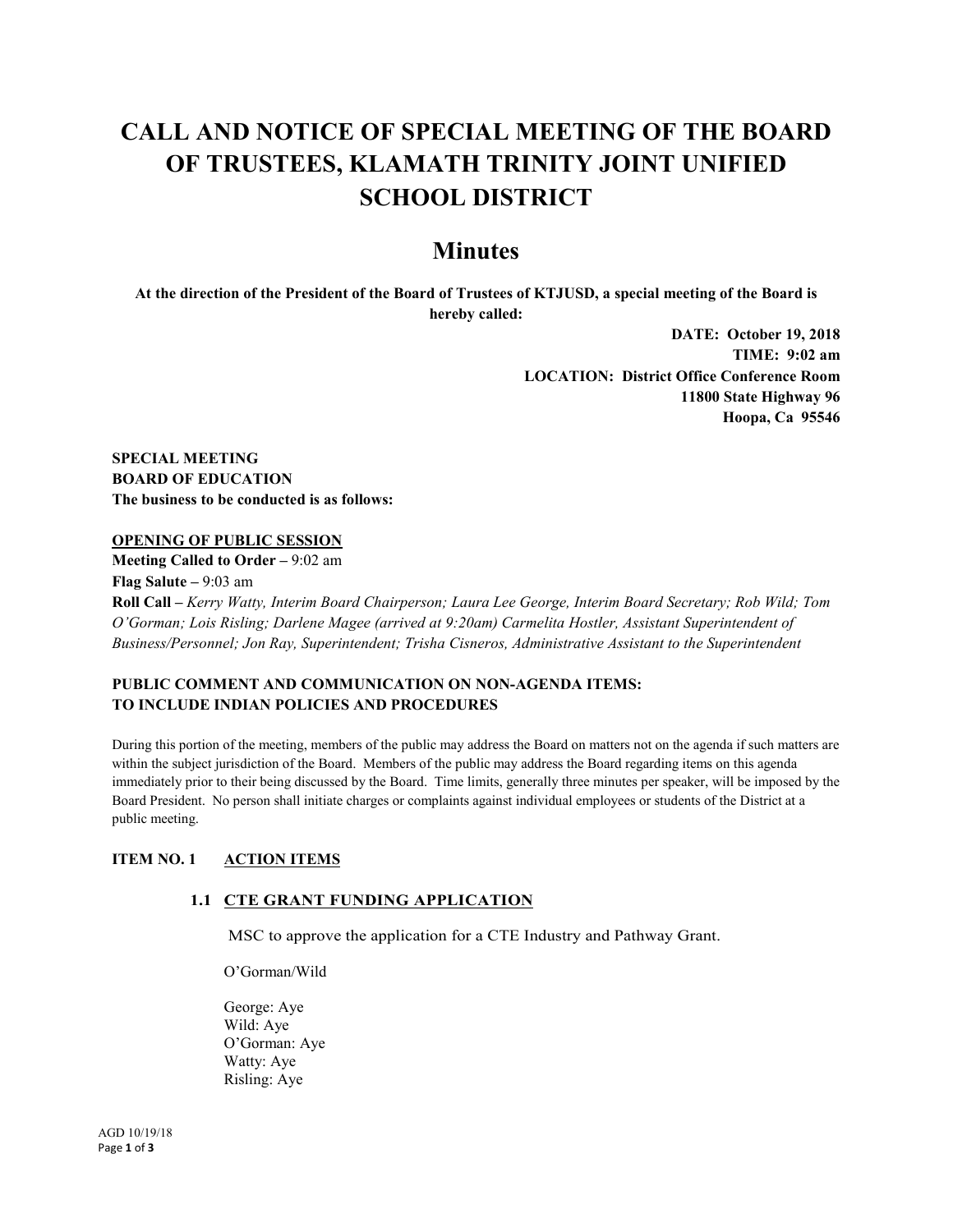# **1.2 RESOLUTION 2018-12 FOR TEMPORARY TRANSFER FROM SPECIAL RESERVE**

MSC to approve the resolution for a temporary transfer from the general fund.

George/Magee

George: Aye Wild: Aye O'Gorman: Aye Watty: Aye Magee: Aye Risling: Aye

6-0

# **1.3 CHROMEBOOKS**

MSC to approve the purchase of 100 Chromebooks for TK-8th grade students.

George/Risling

George: Aye Wild: Aye O'Gorman: Aye Watty: Aye Magee: Aye Risling: Aye

6-0

# **PUBLIC COMMENT ON CLOSED SESSION ITEMS** *- None*

**ITEM NO. 2 CLOSED SESSION** *– 10:37am*

**GOVERNMENT CODE SECTION 54957**: Public Employee discipline, dismissal, release, non-reelection, acceptance of the resignation of, or other action which otherwise affects the employment status of a public employee.

**GOVERNMENT CODE SECTION 54956.9** Conference with Legal Counsel – Anticipated Litigation: Under Government Code sections 54956.9(d)(2), the Klamath Trinity Joint Unified Board of Trustees hereby provides public notice that it may meet in Closed Session to decide whether there is significant exposure to litigation, and to consider and act in connection with matters for which there is a significant exposure to litigation. Under Government Code sections 54956.9, the Klamath Trinity Joint Unified Board of Trustees hereby provides public notice that it may meet in Closed Session to decide to initiate litigation and to consider and act in connection with litigation it has decided to initiate Conference with Legal Counsel – Anticipated Litigation: Significant exposure to Litigation.

# **GOVERNMENT CODE SECTIONS 6549.1(d) AND 54957.6 CONFERENCE WITH LABOR NEGOTIATOR** Agency Negotiator: Jon Ray, Superintendent, Employee Organizations: Klamath Trinity

5-0